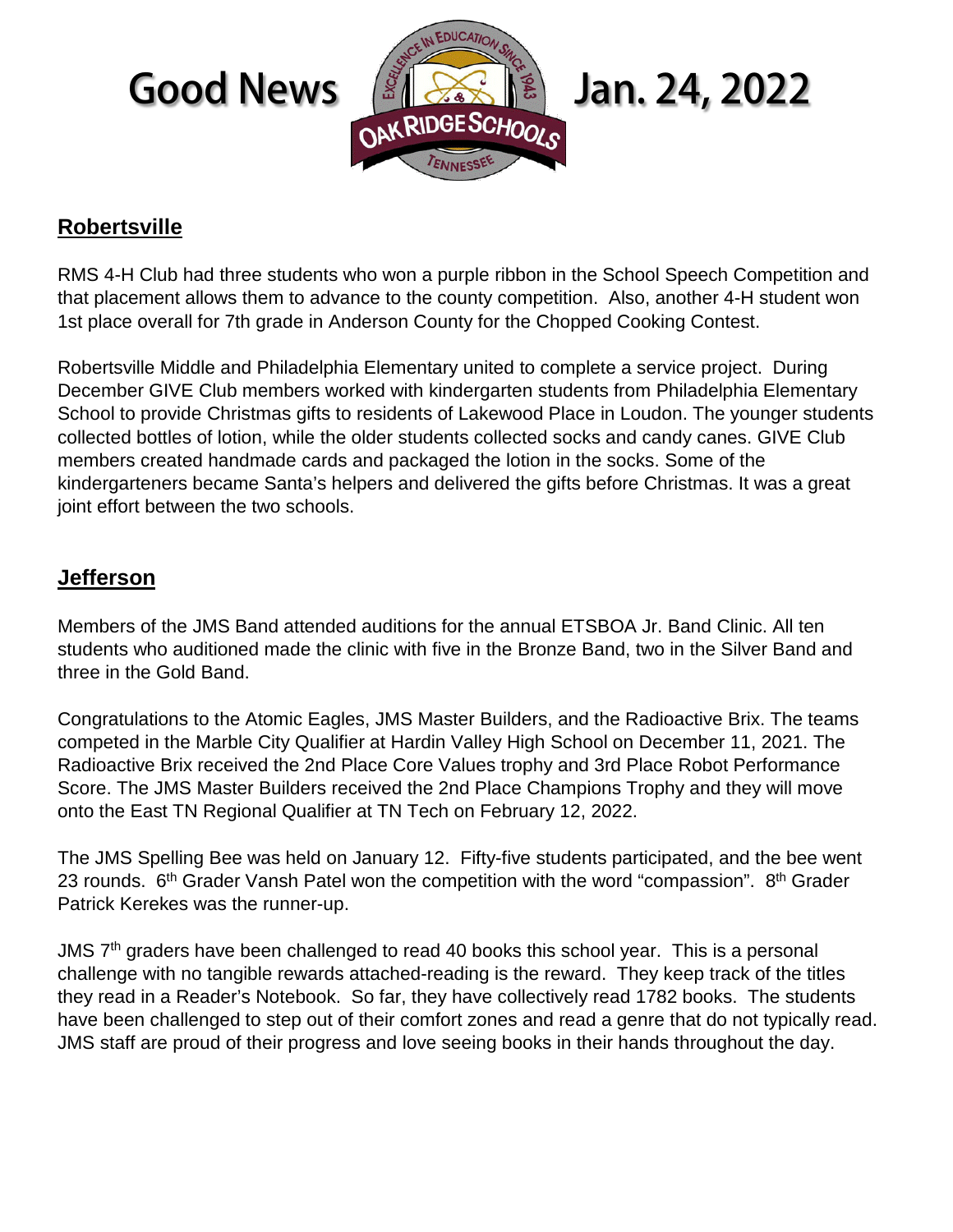# EDUCATION Good News  $\frac{12}{SNRDOESCHOO}$  Jan. 24, 2022

## **Jefferson** (continued)

The JMS January Leadership in Action award is dedicated to the JMS PLC team that exemplifies collaboration, reflection, and an intentional approach to their curriculum to best meet the needs of students. Mr. John Smith and Mr. Alex Goldberg are educators who work together interdependently in collaborative teams to achieve common goals for which they are mutually accountable. This PLC is constantly trying out new innovative strategies to improve student learning. They set clear objectives for students, structure their PLC time accordingly, foster a true friendship with like-goals in mind, and focus on results. Additionally, their contributions frequently extend beyond their individual classrooms to include support for students in numerous after-school and extra-curricular activities or student organizations. John and Alex understand the importance of continuing to build the positive culture at JMS.

# **ORHS**

In 2018, Oak Ridge High School began a tradition of recognizing students that scored a 30 or higher on the ACT. A score of 30 or more represents the top 5% of students nationally. As of this date, ORHS has a total of 42 seniors who earned their place into the 30+ Club. These students' pictures will be displayed in the lobby of the ORHS and were recognized at the January 21 basketball game.

The Oak Ridge High School Technology Student Association (TSA) placed in 4 of the 5 competitions that they participated in at the East Tennessee TSA Regional Conference. The board game design team placed  $3^{rd}$ , the technology bowl team placed  $2^{nd}$ , one student placed  $2^{nd}$  in prepared speech and the children's stories team placed 1<sup>st</sup> during the regional competition. All teams who placed at regionals will go on to compete at state in April.

Fifteen clinical intern students and thirteen medical therapeutics were certified in CPR in December. Clinical intern students have resumed clinical rotations through the hospital and medical facilities in Oak Ridge. There were twenty-seven HOSA members who competed in various categories for the regional conference and sixteen of those members placed in the top five in HOSA's Regional competition. These sixteen students will progress to our Tennessee HOSA State Conference March 28-30 to compete in their event.

Eight ORHS students earned a Microsoft Word Certification in Computer Applications class.

The ORHS Cyber Security team placed 2nd in state competition.

Fourteen ORHS students earned their college credit for statistics through dual enrollment. 71% of students enrolled in statistics earned college credit.